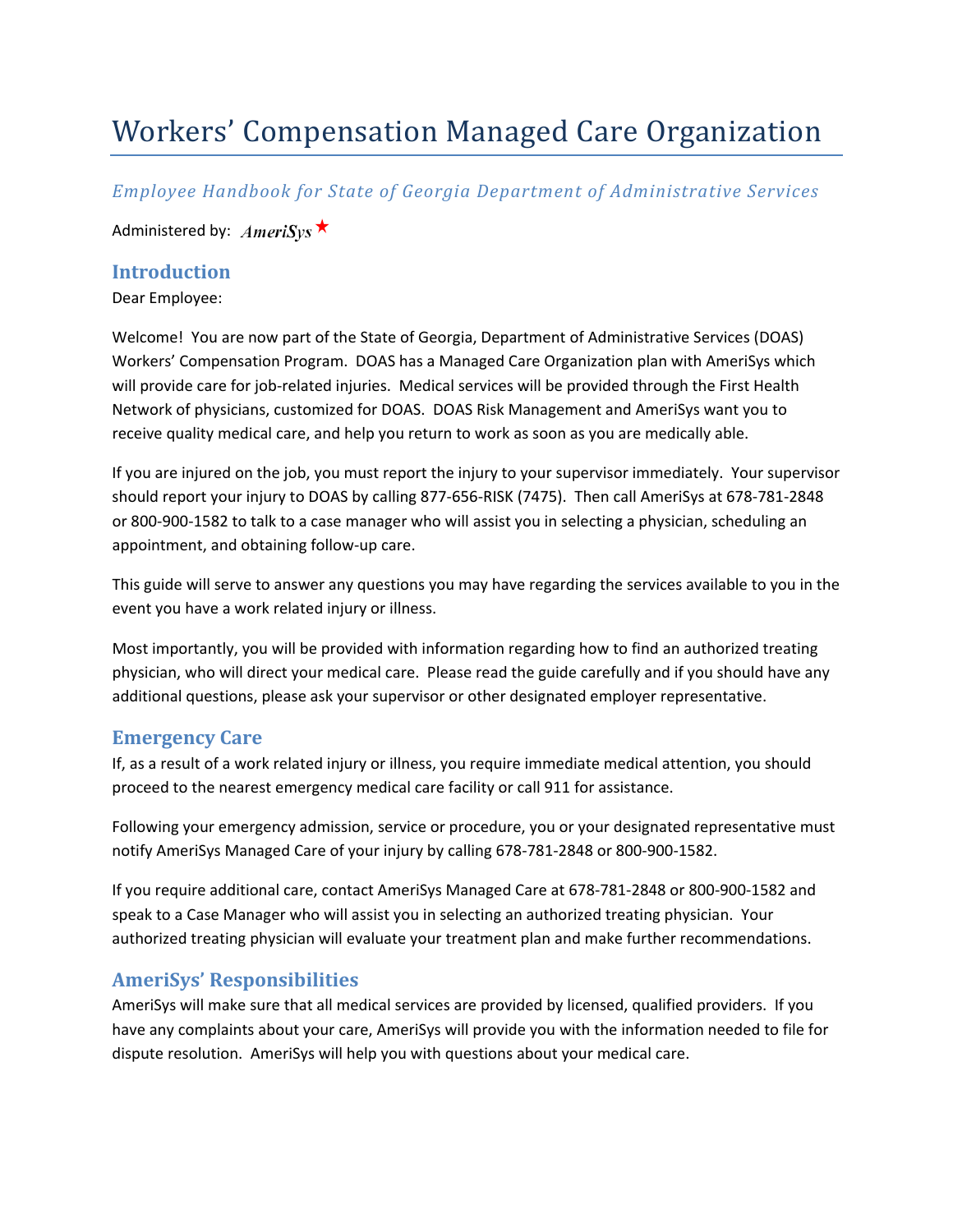## **DOAS Risk Management Responsibilities**

DOAS Risk Management is responsible for paying all *authorized* medical treatment and/or other benefits that may become due. If you need to speak with someone in Risk Management, you can call them at 404‐656‐6245 or 877‐656‐RISK (7475) and select Option # 3.

## **Injured Worker Responsibilities**

If you experience a workers' compensation injury, you should notify your supervisor immediately (no later than 24 hours).

The next step is to call AmeriSys Managed Care at 678‐781‐2848 or 800‐900‐1582 to speak with a case manager who can assist you in obtaining medical care, finding a physician or getting you the appropriate follow‐up care. You will be asked to choose an authorized treating physician who will supervise your medical treatment to ensure you are receiving high quality, appropriate care.

You may change your authorized treating physician, within the DOAS Physician Network, one time during your treatment simply by calling AmeriSys Managed Care. Any further change of physician will require the concurrence of Risk Management and the Nurse Case Manager.

#### **Referrals to Specialists**

Your authorized treating physician is responsible for determining the medical necessity for referrals to specialists if needed. Your authorized treating physician is required to contact AmeriSys Managed Care for referral approval within the network. Authorization for non-participating physicians will be considered only in special circumstances when required for specialized care not available within network.

# **Treatment by Nonparticipating Providers**

You are required to receive all medical care through a participating network provider. The only exception will be under special circumstances as approved by the Nurse Case Manager and Risk Management jointly and in compliance with State Board of Workers' Compensation Rule 208.

If you experienced a workers' compensation injury or illness prior to the effective date of this managed care plan, you may continue treatment already in effect. An AmeriSys Nurse Case Manager will be assigned for continued coordination of care when needed, in accordance with State Board of Workers. Compensation Rule 208.

# **Case Management**

The AmeriSys Case Manager will be in contact with you from the time of your injury ensuring that you are receiving the best medical care to enable you to return to work as quickly as possible. The nature and severity of your injury will determine the extent of the case management services provided. Your medical case manager is a licensed, registered health care professional whose responsibilities include helping you make informed decisions regarding your care. Your case manager will also work with your employer in developing a return to work plan that is approved by your authorized treating physician.